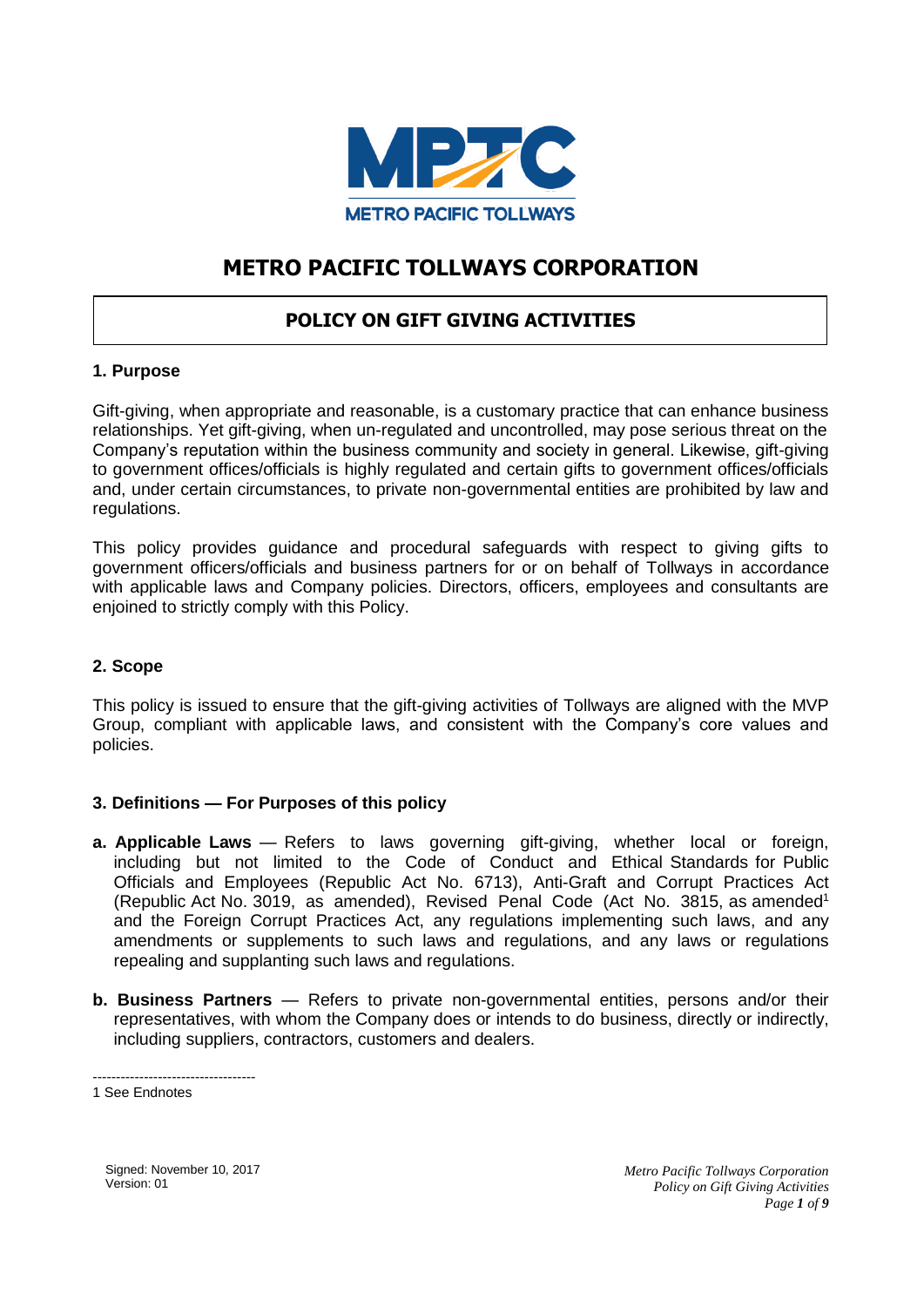- **c. Company Policies** Refers to the policies of the Company pertaining to gift-giving and their implementing guidelines and practices, which shall also include but shall not be limited to, and as may be applicable, the Code of Business Conduct and Ethics, Conflict of Interest Policy, Supplier/Contractor Relations Policy, Gifts, Entertainment & Sponsored Travel Policy and the Code of Discipline.
- **d. Gift** Refers to money or anything of monetary value, including monetary or nonmonetary advantages or benefits, given for or on behalf of the Company, or in the name of the Company, including: (a) Christmas gifts, (b) corporate giveaways, (c) business courtesies or amenities, such as meals, entertainment, travel and service, (d) prizes, event ticket/passes and other gifts given or raffled during Company-sponsored marketing, promotional and other events; and (e) contributions for charitable, social, cultural, scientific or humanitarian purposes.
- **e. Government Office** Refers to any government entity, whether national, local, or foreign, including any department, agency or instrumentality of a government entity, government-owned or government controlled entities, and public international organizations.
- **f. Government Official** Refers to public officials and employees or officials and employees working at or on behalf of a government office as defined above.
- **g.Tollways or Company** Refers to Metro Pacific Tollways Corporation and its subsidiaries and affiliates.

## **4. Guidelines**

## **A. Guiding Principles**

- 1. The giving of gifts as a token of esteem and gratitude is an accepted practice in the business community. However, if tainted with impropriety and bad faith, gift-giving can compromise corporate reputation. If made in violation of Applicable Laws, it can result in legal liabilities of the Company and/or its officers and employees.
- 2. As the Company expects its gifts policy to be respected, the Company's gift-giving should be sensitive to and respectful of the gifts policy of the intended recipient. Our gift-giving should be in consonance with our acceptance of gifts.
- 3. The offering or giving of gifts by the Company, its directors, officers, employees and consultants to government offices/officials and business partners must comply with Applicable Laws and Company Policies. The directors, officers, employees and consultants responsible for the offering or giving of such gifts have the responsibility to make a proper risk assessment in order to ensure that: (a) it will be compliant with Applicable Laws and Company Policies; (b) it will not give the appearance of impropriety or bad faith; and (c) the public disclosure of the facts surrounding the giving of such gifts is not expected to, and will not damage, the Company's reputation in any way.

## **B. Prohibited Offering and Giving of Gifts**

1. The Company, its directors, officers, employees and consultants must not, directly or indirectly, offer or give a gift to a government office/official under any of the following circumstances:

Signed: November 10, 2017 Version: 01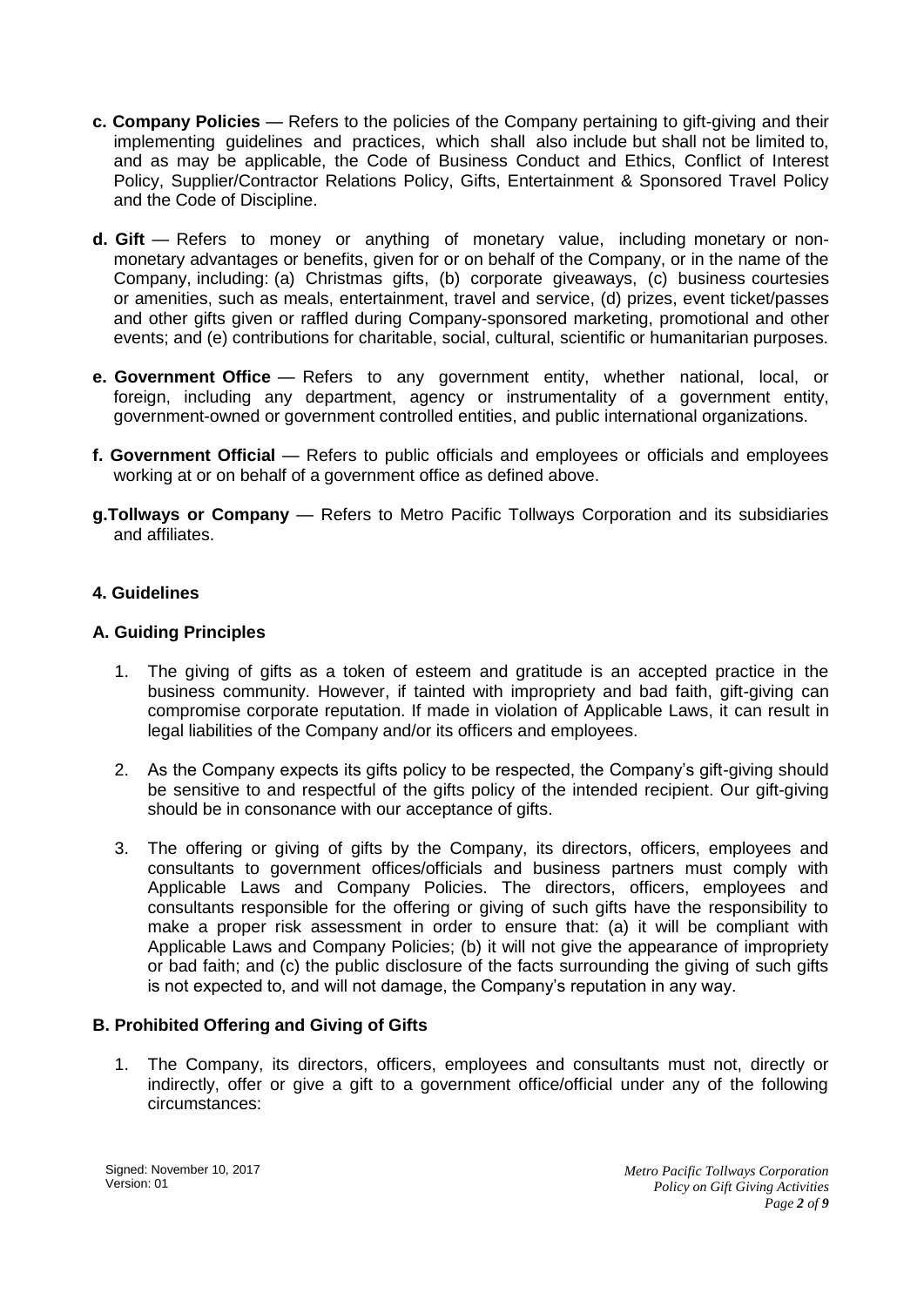- a. Where the government office/official is prohibited under Applicable Laws, under pain of penalty, from soliciting or receiving any gift by reason of the position or in connection with the performance of official duties, or any operation being regulated or transaction which may be affected by the functions, of that government office/official; or
- b. With the intention or for the purpose of influencing any action or decision of such government office/official, or obtaining improper disadvantages, or including such government office/official to act or refrain or omit to act in violation of such government office/official's legal duty.

Examples of prohibited gifts to a government office/official are those given to: (a) obtain or retain contracts, permits or licenses; (b) influence the procurement process; (c) circumvent the rules for importation of products; (d) gain access to non-public bid tender information; (e) evade taxes or penalties; (f) to influence the adjudication of lawsuits or enforcement actions (g) obtain exceptions to regulations; or (h) to avoid contract termination; or those which are not recorded or not accurately characterized in the Company's books and records.

2. The Company, its directors, officers, employees and consultants must not, directly or indirectly, offer or give any gift to a business partner with the intention or for the purpose of obtaining improper advantages or benefits.

Examples of prohibited gifts to a business partner are those given to bring about the improper performance by another person of a relevant function or activity or to reward such improper performance, or where the giver knows or believes that the acceptance of the gift offered or given itself constitutes the improper performance of a relevant function or activity.

## **C. Regulated Offering or Giving of Gifts**

1. The offering or giving of gifts to government offices/officials and business partners is permitted in certain cases, subject to the following conditions and requirements:

a. It must not be prohibited by Applicable Laws or Company Policies.

- i. For government offices/officials: (a) Only unsolicited gifts or tokens of nominal or insignificant value offered or given as a mere ordinary token of gratitude or friendship according to local customs or usage in accordance with Section 14 or Republic Act No. 3019 and Section 3(d) and 7(d) of Republic Act No. 6713 may be offered or given; and (b) the government-prescribed limits on the amount of such gifts or tokens of nominal or insignificant value should be observed.
- ii. For business partners: Gifts to be offered or given must be reasonable and proper for the occasion and not extravagant or frequent as to suggest an improper or corrupt intent or purpose and the value of the gift must not exceed that's allowed under the Policy on Gifts, Entertainment and Sponsored Travel and its implementing guidelines, unless otherwise priorly authorized by the President and CEO as a valid exception that is consistent with the purpose and guiding principles set forth in the policy.
- b. It must be for a legitimate purpose and not for any of the purposes stated in Section B.1 and B.2.

Signed: November 10, 2017 Version: 01

*Metro Pacific Tollways Corporation Policy on Gift Giving Activities Page 3 of 9*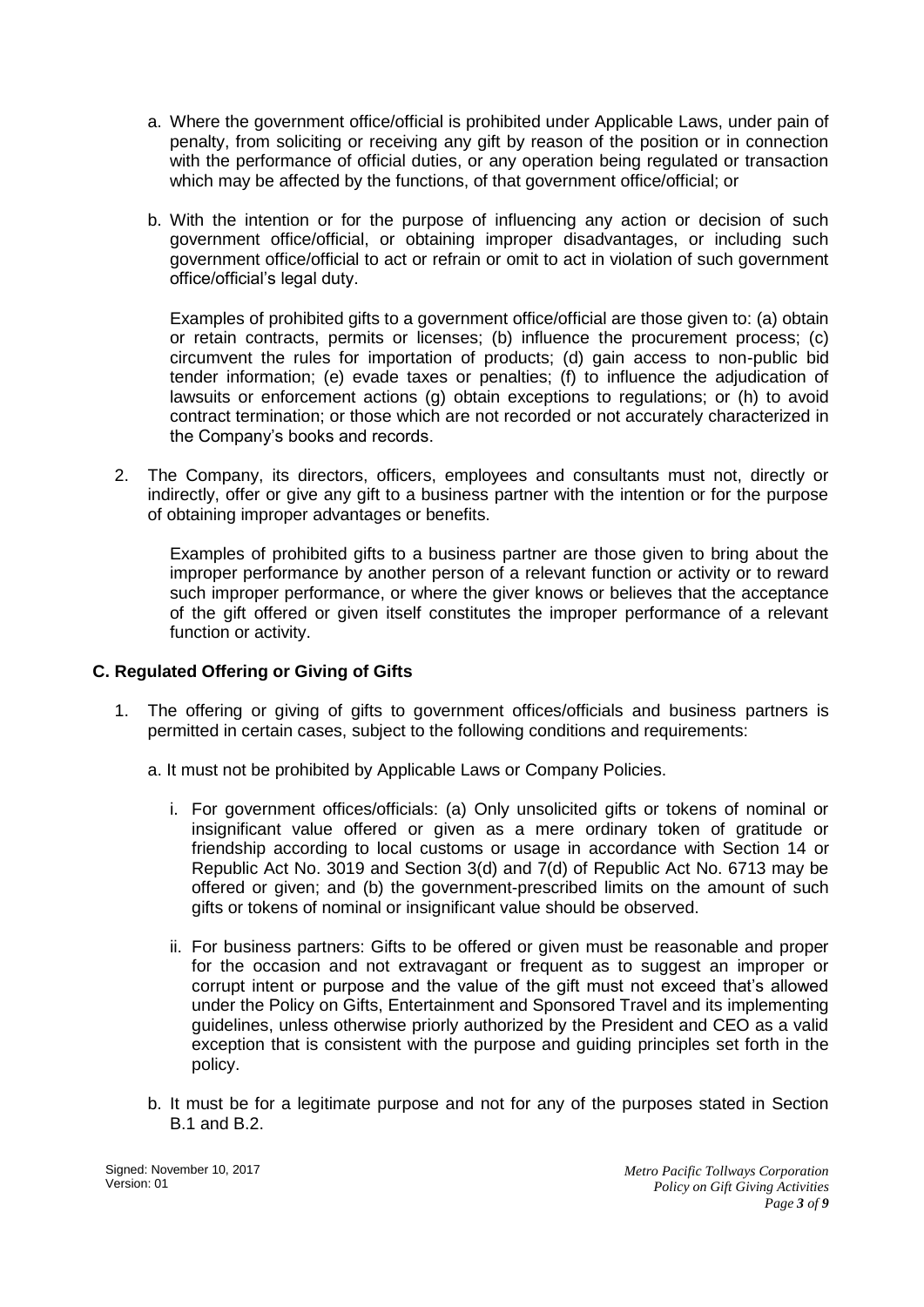- c. It must not be in cash or cash equivalents unless otherwise priorly authorized by the President and CEO as a valid exception that is consistent with the purpose and guiding principles set forth in this policy.
- d. It must not contravene the Company's obligations, as a service provider or otherwise, to the recipient government office/official or business partners
- e. It must respect the rules and policies regarding gifts of the recipient government office/official or business partner.
- f. It must be properly recorded in the Company's books and records.
- g. It must be transparent.
- h. The gifts must be procured and the gift-giving processed in accordance with the controls, safeguards and procedures provided in relevant Company policies and practices, including those set forth in Section D below.
- 2. In case of doubt on whether or not an offering or giving of gift is permitted under this Section C, or will violate Applicable Laws or Company Policies, the director, officer, employee or consultant concerned should consult the Head of Legal Services.

## **D. Procedural Controls and Safeguards**

- 1. Directors, officers, employees (whether regular, permanent, probationary, or contractual) and consultants should comply with relevant Company policies and procedures in order that applicable controls, safeguards and procedures with respect to gift-giving are followed.
	- a. DONATIONS & CHARITABLE CONTRIBUTIONS. The Company's donation and charitable contributions must be processed and approved in accordance with the existing Company policies and procedures.
	- b. GIFTS, RAFFLE PRIZES AND TICKETS IN COMPANY-SPONSORED EVENTS. Marketing, promotional and other events sponsored by the Company wherein prizes, free tickets and gifts are given or raffled, must be handled and approved in accordance with applicable Company policies and procedures. The Head of the appropriate Business Unit Head, shall be responsible for the issuance and implementation of their respective guidelines regarding the giving of gifts and raffle prizes and allocation of free tickets in Company-sponsored events, which must be consistent with this policy. Company-sponsored events include but shall not be limited to, among others, Company-sponsored corporate activities, product demonstrations, road shows, technical conferences, marketing promos, musical/theatrical shows, sports events, and other similar activities or celebrations.
	- c. CHRISTMAS GIFTS. Christmas gifts to be given by the Company, its directors, officers, employees and consultants must be processed and approved in accordance with applicable Company policies and procedures. The Head of the appropriate Business Unit Head shall be responsible for the issuance and implementation of the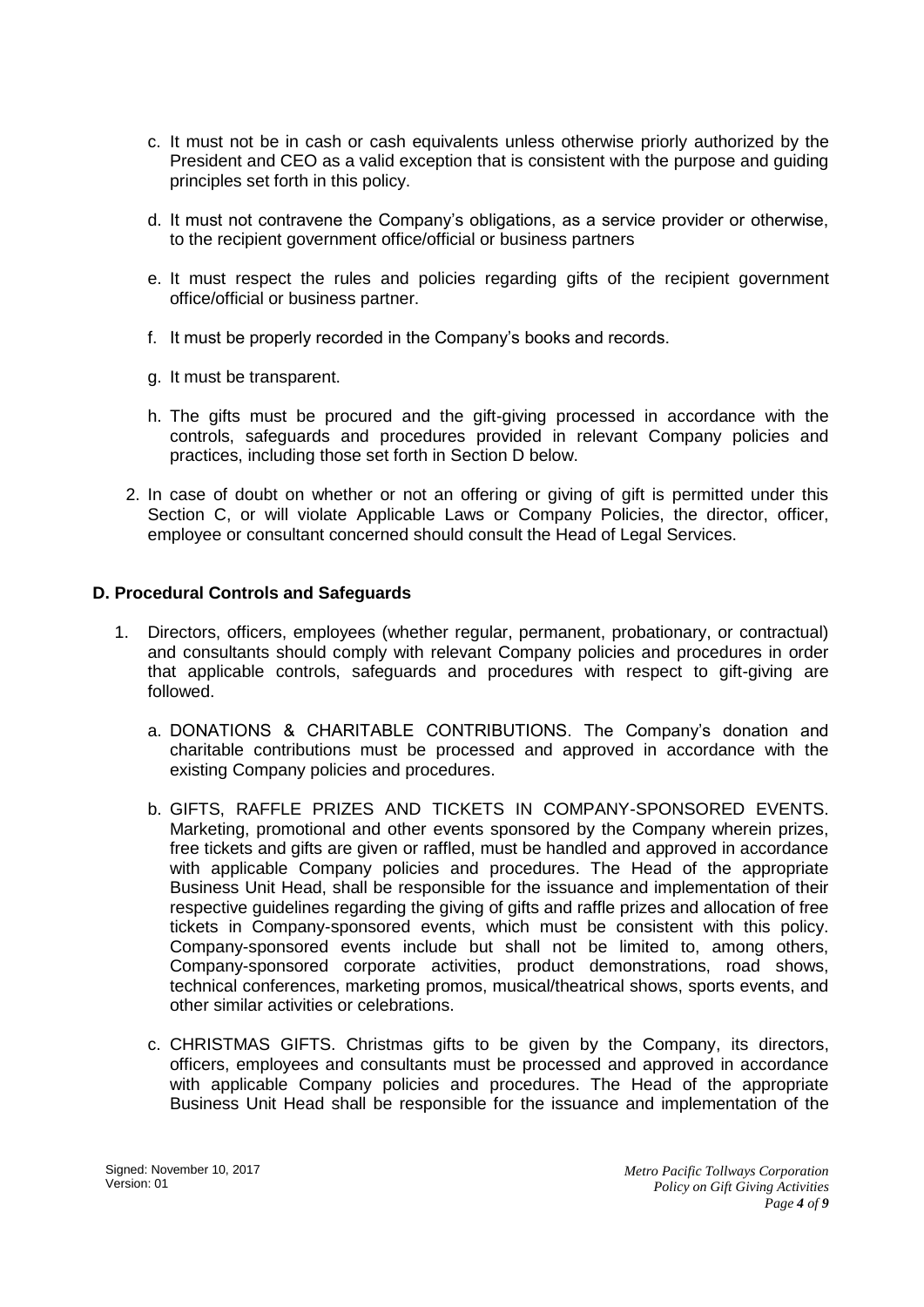appropriate guidelines on the Company's Christmas gift-giving, which must be consistent with this policy.

- d. OTHER GIFTS NOT COVERED ABOVE. With respect to other forms of gifts not covered in sections D.1.a to c which are intended to be given by any business unit, officer or employee, prior written approval must be obtained from their respective Group Heads who shall ensure that the giving of such other gifts comply with this policy.
- 2. The procurement of authorized gifts referred to in Section D.1.b to d shall, to the extent practicable, follow the procurement process applicable to the general procurement of goods and services provided to Tollways. In any case, the officer concerned shall ensure that the Company obtains the best value for money in the procurement of such gifts.
- 3. To the extent practicable, authorized gifts under this Policy should come from the pool of corporate giveaways and bear the name and/or logo of the Company.
- 4. The officers responsible for ensuring compliance with this Policy and the issuance and implementation of guidelines regarding gift-giving by their respective groups shall take measures, including recording of gifts, recipients thereof and acknowledgment receipts and regular monitoring, required or necessary for such purposes.

## **E. Questions about this Policy**

Any question or request for clarification regarding this policy must be referred or endorsed to the concerned office as identified in Section D above. Any concern or question regarding gifts intended for government offices/officials must be referred to the Head of Legal Services.

## **F. Consequences of Violation**

Any violation of this policy shall be subject to the penalties provided under Applicable Laws and Company Policies.

## **G. Coordination among subsidiaries and affiliates of Tollways**

Tollways subsidiaries and affiliates are enjoined to adopt a similar policy in their respective organizations to ensure compliance with Applicable Laws.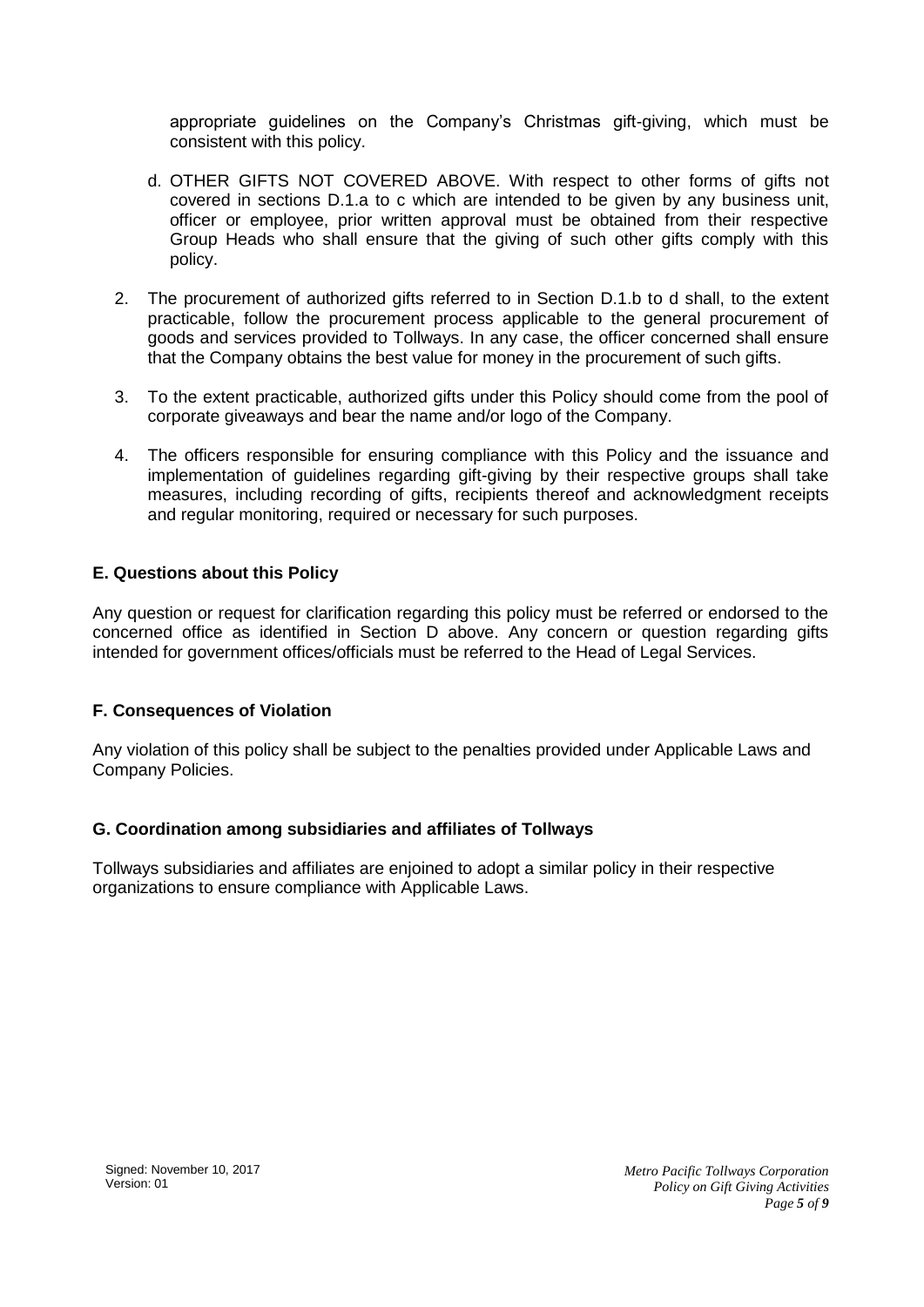## **5. ENDNOTES**

## **1. CODE OF CONDUCT AND ETHICAL STANDARDS FOR PUBLIC OFFICIALS AND EMPLOYEES** (Republic Act No. 6713)

Prohibited Acts and Transactions. – xxx Solicitation or acceptance of gifts. – Public officials and employees shall not solicit or accept, directly, indirectly, any gift, gratuity, favor, entertainment, loan or anything of monetary value from any person in the course of their official duties or in connection with any operation being regulated by, or any transaction which may be affected by the functions of their office. (Sec. 7)

Definition of Terms.  $-$  xxx "Gift" refers to a thing or a right to dispose of gratuitously, or any act or liberality, in favor of another who accepts it, and shall include a simulated sale or an ostensibly onerous disposition thereof xxx. (Sec. 3)

Penalties. – xxx Private individuals who participate in conspiracy as co-principals, accomplices or accessories, with public officials or employees, in violation of this Act, shall be subject to the same penal liabilities as the public officials or employees and shall be tried jointly with them. (Sec. 11)

Exception: - Unsolicited gift of nominal or insignificant value not given in anticipation of, or in exchange for, a favor from a public official or employee. (Sec. 3)

## **2. ANTI-GRAFT AND CORRUPT PRACTICES ACT**

(Republic Act No. 3019, as amended)

Corrupt practices of public officers. Xxx The following shall constitute corrupt practices of any public officer and are hereby declared to be unlawful: xxx

(b) Directly or indirectly requesting or receiving any gift, present, share, percentage, or benefit, for himself or for any other person, in connection with any contract or transaction between the Government and any other part, wherein the public officer in his official capacity has to intervene under the law.

(c) Directly or indirectly requesting or receiving any gift, present or other pecuniary or material benefit, for himself or for another, from any person for whom the public officer, in any manner or capacity, has secured or obtained, or will secure or obtain, any Government permit or license, in consideration for the help given or to be given, without prejudice to Section thirteen of this Act.

(d) Accepting or having any member of his family accept employment in a private enterprise which has pending official business with him during the pendency thereof or within one year after its termination.

The person giving the gift, present, share, percentage or benefit referred to in subparagraphs (b) and (c); or offering or giving to the public officer the employment mentioned in subparagraph (d); shall, together with the offending public officer, be punished xxx. (Sec. 3)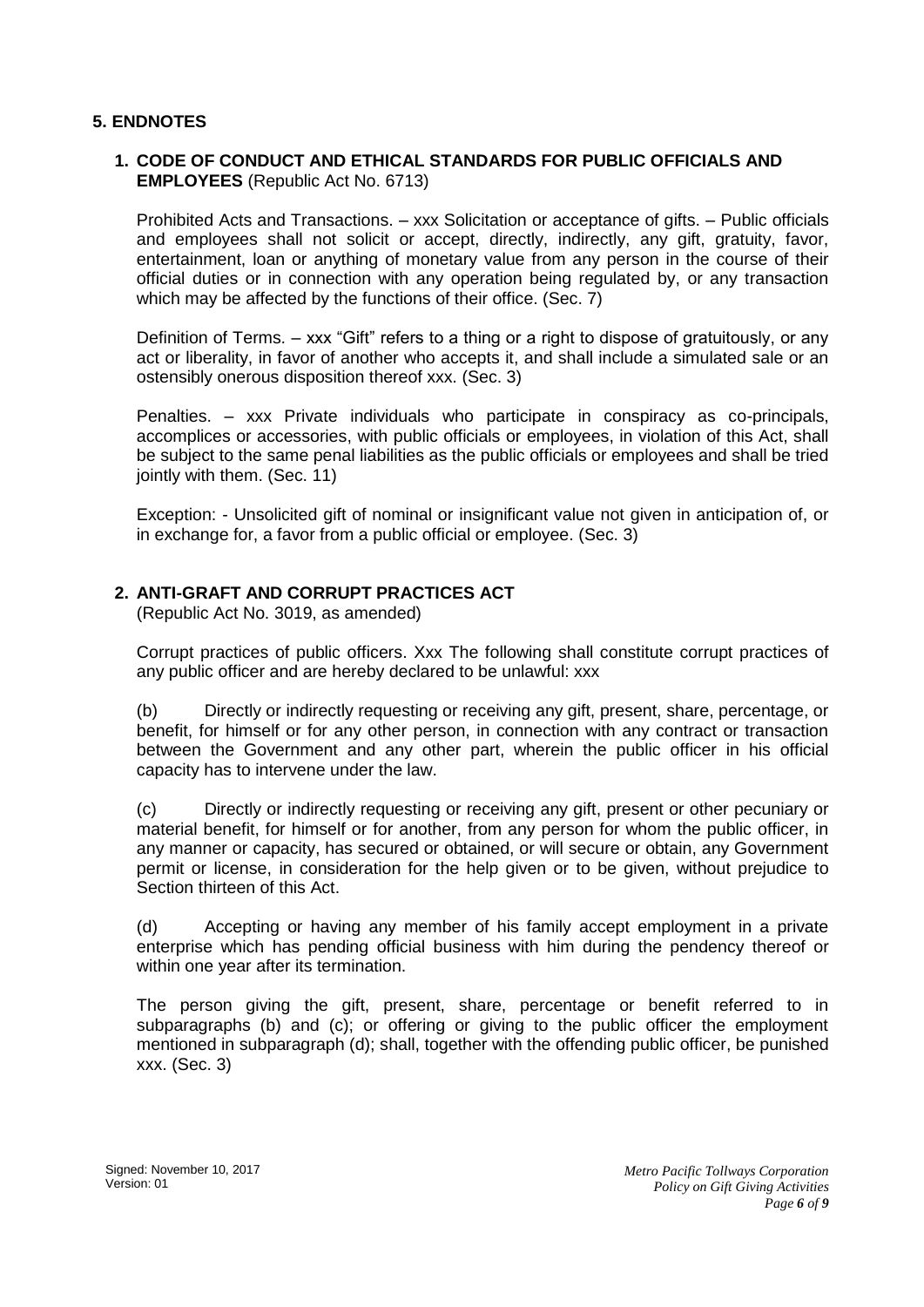Exception. Unsolicited gifts or presents of small or insignificant value offered or given as a mere ordinary token of gratitude or friendship according to local customs or usage, shall be excepted from the provisions of this Act. (Sec. 14)

## **3. REVISED PENAL CODE**

(Act No. 3815, as amended)

Direct Bribery – Any public officer who shall agree to perform an act constituting a crime, in connection with the performance of his original duties, in consideration of any offer, promise, gift or present received by such officer, personally or through the mediation of another shall be liable for direct bribery.

Penalty is also imposed if the gift was accepted by the officer in consideration of the execution of an act which does not constitute a crime; if the said act shall not have been accomplished; or if the object for which the gift was received or promised was to make the public officer refrain from doing something which it was his official duty to do. (Art. 210)

Corruption of public officials. – The same penalties imposed upon the officer corrupted, except those of disqualification and suspension, shall be imposed upon any person who shall have made the offers or promises or given the gifts or presents as described in the preceding articles. (Art. 212)

## **4. US FOREIGN CORRUPT PRACTICES ACT**

Prohibitions<sup>2</sup> It shall be unlawful to give or make an offer, payment, promise to pay, or authorization of the payment of any money, or offer, gift, promise to give, or authorization of the giving of anything of value to –

- $(1)$  any foreign official<sup>3</sup>,
- (2) any foreign political party or official thereof or any candidate for foreign political office, or
- (3) any person, while knowing that all or a portion of such money or thing of value will be offered, given or promised, directly or indirectly, to any foreign official, to any foreign political party or official thereof, or to any candidate for foreign political office.

-----------------------------------

<sup>2</sup> This applies to the issuer, or any officer, director, employee, or agent of such issuer, or any stockholder thereof acting on behalf of the issuer.

<sup>3</sup> The term "foreign official" means any officer or employee of a foreign government or any department, agency or instrumentality thereof, or of a public international organization, or any person acting in an official capacity for or on behalf of any such government or department agency, instrumentality, or for or on behalf of any such public international organization. Public international organizations include entities such as the World Bank, the International Monetary Fund, the World Intellectual Property Organization, the World Trade Organization and the Organisation for Economic Co-operation and Development [OECD]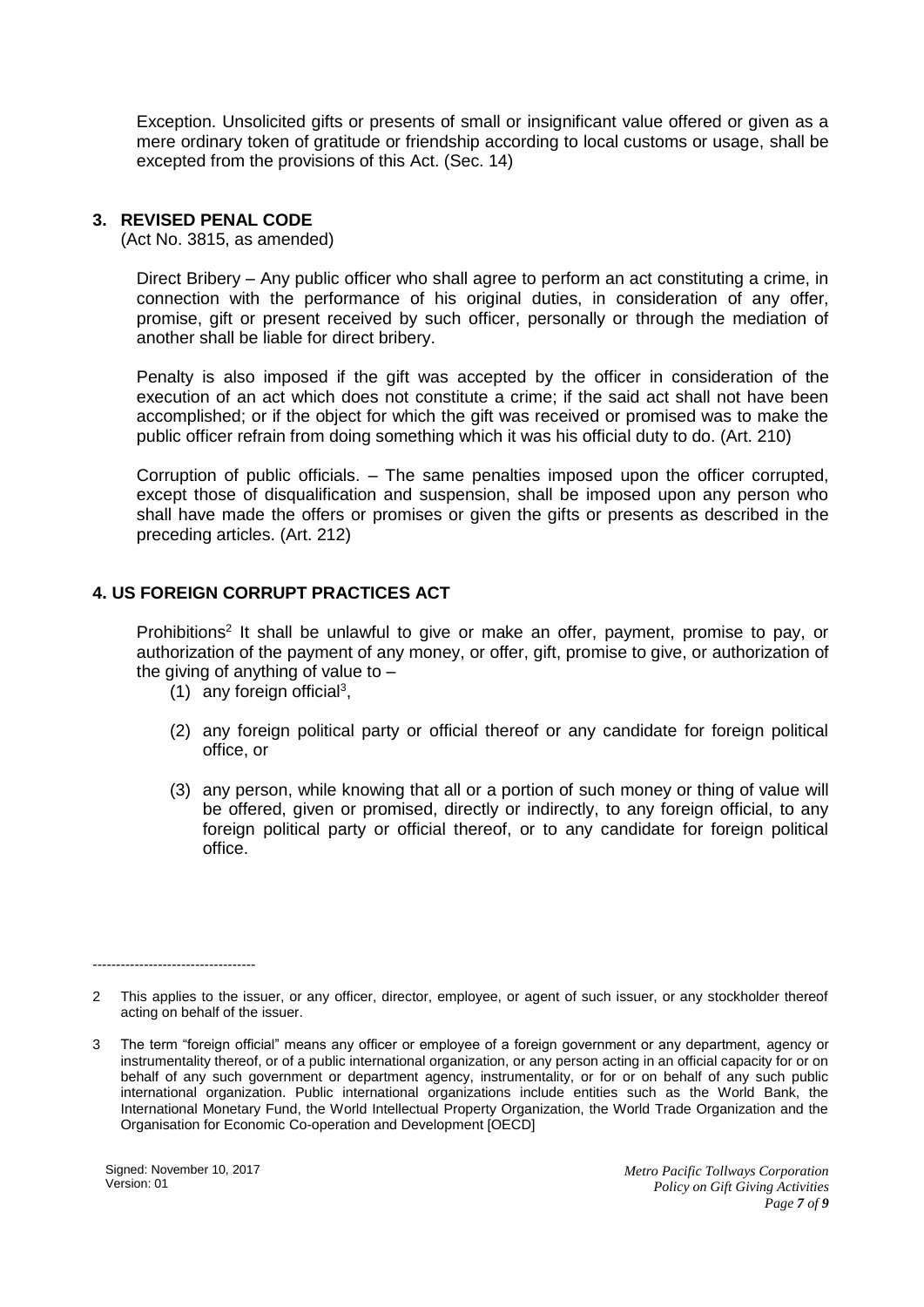For purposes of –

- (A) (i) influencing any act or decision of such foreign official, political party, party official or candidate in his or its official capacity, (ii) inducing such foreign official, political party, party official or candidate to do or omit to do any act in violation of his or its lawful duty, or (iii) securing any improper advantage; or
- (B) Inducing such foreign official, political party, party official or candidate to use his or its influence with a foreign government or instrumentality thereof to affect or influence any act or decision of such government or instrumentality, in order to assist such issuer in obtaining or retaining business for or with, or directing business to, any person.

Affirmative defenses: It shall be an affirmative defense that –

- (1) the payment, gift, offer, or promise of anything of value that was made, was lawful under the written laws and regulations of the foreign official's political party's, party official's, or candidate's country; or
- (2) the payment, gift, offer, or promise of anything of value that was made, was a reasonable and bona fide expenditure, such as travel and lodging expenses, incurred by or on behalf of a foreign official, party, party official, or candidate and was directly related to –
	- (A) the promotion, demonstration, or explanation of products or services; or
	- (B) the execution or performance of a contract with a foreign government or agency thereof.

Accounting Provisions: The issuer shall –

- (A) make and keep books, records, accounts, which, in reasonable detail, accurately and fairly reflect the transactions and dispositions of the assets of the issuer; and
- (B) devise and maintain a system of internal accounting controls sufficient to provide reasonable assurances that –
	- (i) transactions are executed in accordance with management's general or specific authorization;
	- (ii) transactions are recorded as necessary (I) to permit preparation of financial statements in conformity with generally accepted accounting principles or any other criteria applicable to such statements, and (II) to maintain accountability for assets;
	- (iii) access to assets is permitted only in accordance with management's general or specific authorization; and
	- (iv) the recorded accountability for assets is compared with the existing assets at reasonable intervals and appropriate action is taken with respect to any differences.